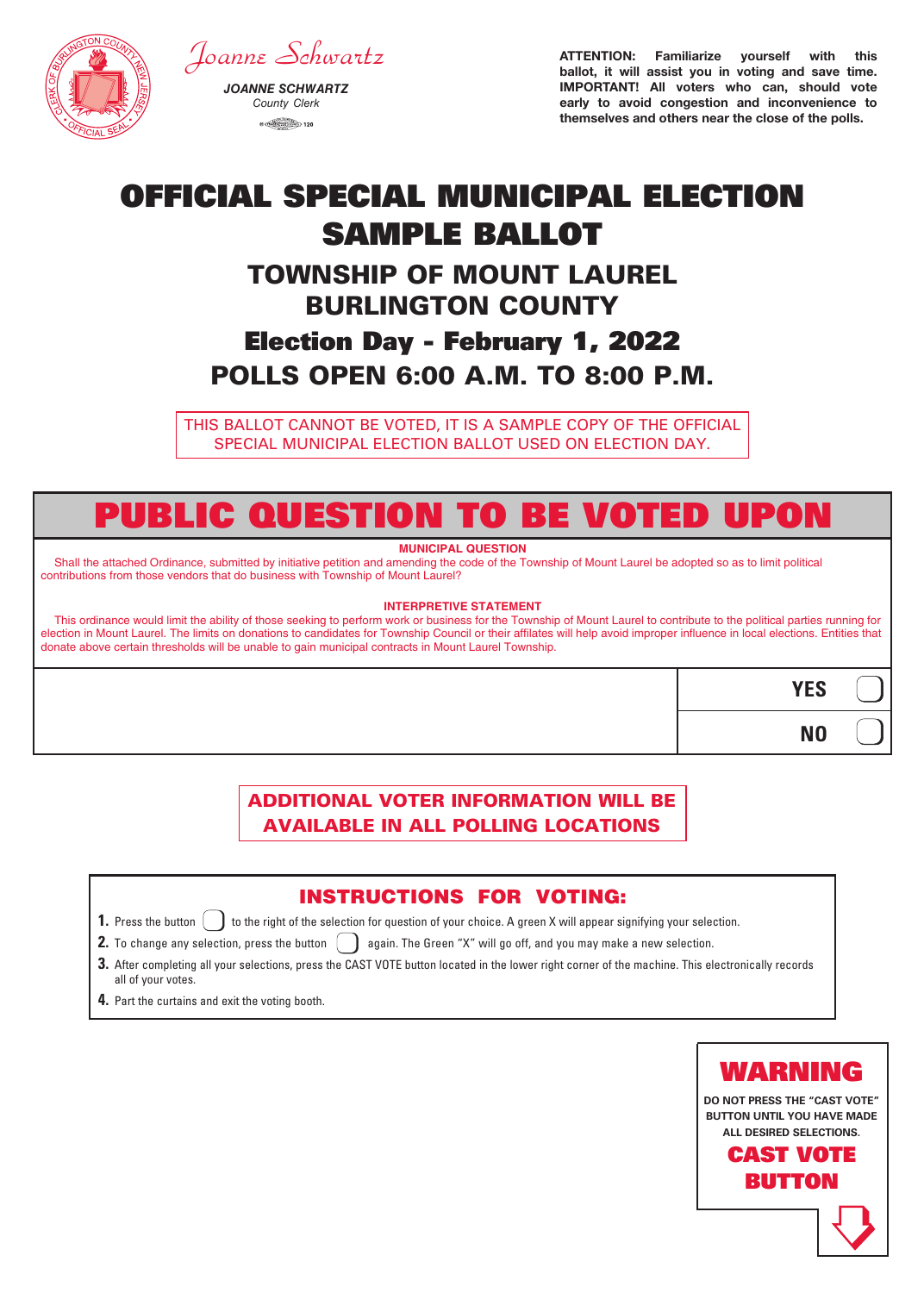### TOWNSHIP OF MOUNT LAUREL



### **YOUR POLLING PLACE**



\*OFFICIAL

PLEASE DELIVER BY FRIDAY JANUARY 28, 2022

 $\begin{matrix} \mathbf{M} \end{matrix}$ 

 $\frac{1}{2}$ 

 $\frac{1}{2}$ 

 $\frac{1}{2}$ 

**NON-PROFIT U.S. POSTAGE PAID PERMIT #80 BELLMAWR, NJ 08031**

Mount Holly, NJ 08060 RETURN SERVICE REQUESTED

SUPERINTENDENT OF ELECTIONS 50 Rancocas Road, 2nd Floor P.O. Box 6000

h osob bun eseabo anno assamba in sei anns ed of a follad elqmas ent environment and open the seise of a follo<br>experiment and a format and a format and the select of a format and a format and the properties of a format an<br>

**Official Special Municipal Election Sample Ballot**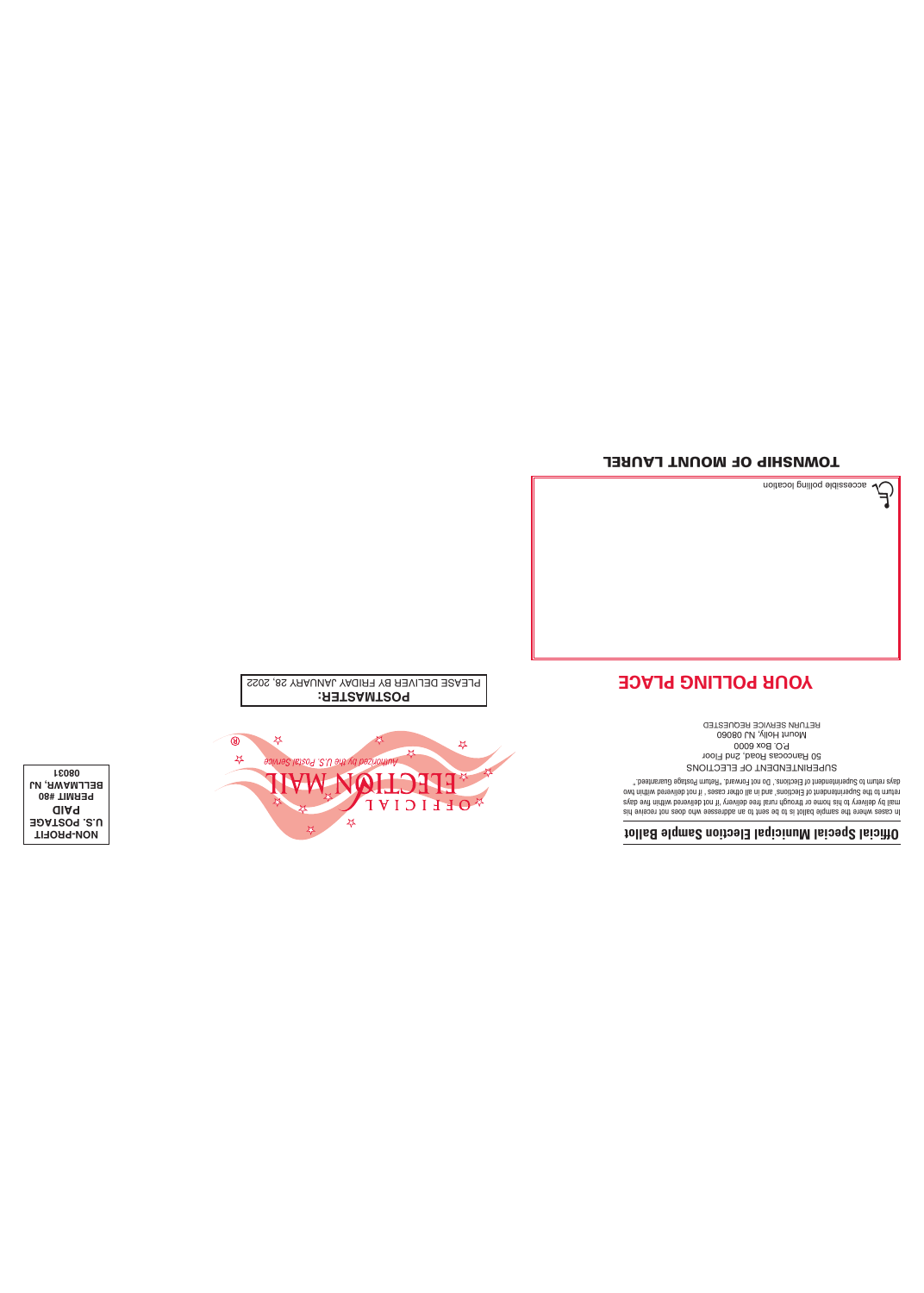*JOANNE SCHWARTZ County Clerk*  $\circledcirc$  (mass  $\circledcirc$  and  $\circledcirc$  120



*Joanne Schwartz*



**DO NOT PRESS THE "CAST VOTE" BUTTON UNTIL YOU HAVE MADE ALL DESIRED SELECTIONS.**

> CAST VOTE BUTTON



ATTENTION: Familiarize yourself with this ballot, it will assist you in voting and save time. IMPORTANT! All voters who can, should vote early to avoid congestion and inconvenience to themselves and others near the close of the polls.

# OFFICIAL SPECIAL SCHOOL ELECTION SAMPLE BALLOT TOWNSHIP OF WESTAMPTON BURLINGTON COUNTY Election Day - January 25, 2022 POLLS OPEN 6:00 A.M. TO 8:00 P.M.

THIS BALLOT CANNOT BE VOTED, IT IS A SAMPLE COPY OF THE OFFICIAL SPECIAL MUNICIPAL ELECTION BALLOT USED ON ELECTION DAY. **TOWAS MONITOR AS ELECTRON BALLOT OCED ON ELECTRON BA** 

## ADDITIONAL VOTER INFORMATION WILL BE AVAILABLE IN ALL POLLING LOCATIONS

- **2.** To change any selection, press the button  $\;\bigcup\;$  again. The Green "X" will go off, and you may make a new selection.
- $\bf 3.$  After completing all your selections, press the CAST VOTE button located in the lower right corner of the machine. This electronically records all of your votes. all of your votes.
- **4.** Part the curtains and exit the voting booth. **4.** Part the curtains and exit the voting booth.



**1.** Press the button  $\bigcup$  to the right of the selection for question of your choice. A green X will appear signifying your selection.

#### **PROPOSAL #I**

The Board of Education of the Township of Westampton, in the County of Burlington, New Jersey ("School District"), is authorized to: (a) undertake for lawful school purposes a capital improvement program consisting of: (i) improvements to the HVAC and electrical systems at the **Westampton Township Middle School**, together with the completion of various other improvements, including construction of new classrooms, building interior and exterior renovations, plumbing and operating system upgrades and related site work; and (ii) improvements to the HVAC and electrical systems at the **Holly Hills Elementary School**, together with the completion of various other improvements, including construction of new classroom and library, building interior and exterior renovations, plumbing and operating system upgrades and related site work; (b) expend for all the foregoing an amount not to exceed \$21,911,457, of which: (i) \$15,597,591 represents eligible costs ("Proposal I Final Eligible Costs"), as determined by the Commissioner of Education; and (ii) \$800,000 represents Elementary and Secondary School Emergency Relief ("ESSER") funds received by the School District pursuant to the Coronavirus Aid Relief and Economic Security Act, to pay for a portion of the HVAC improvements described above; and (c) issue bonds of the School District for said project in an amount not to exceed \$20,323,957, in which event the State will pay approximately 40% of the debt service (principal and interest) of the school bonds issued to finance the Proposal I Final Eligible Costs; (d) utilize \$787,500 from the School District's capital reserve account to fund a portion of the project costs; and (e) transfer unexpended bond proceeds between said school facility projects. This school facilities project includes \$4,726,366 for school facility construction elements in addition to the facility efficiency standards developed by the Commissioner of Education or that are not otherwise eligible for State support pursuant to *N.J.S.A.* 18A:7G-5(g).

If Proposals I and II are approved by the voters of the School District, the School District, the School District will be authorized to expend an amount not to exceed \$23,511,107 for the projects described in Proposals I a Proposal I Final Eligible Costs and Proposal II Final Eligible Costs; (ii) \$800,000 represents ESSER funds received by the School District; and (iii) \$787,500 represents funds utilized from the School District's capital re otherwise eligible for State support pursuant to *N.J.S.A.* 18A:7G-5(g).

## PROPOSALS TO BE VOTED UPON

| YES/SÍ |  |
|--------|--|
| N0     |  |

#### **EXPLANATORY STATEMENT**

Voters are requested to cast a vote on each of the two (2) Proposals. If Proposal I is approved by the voters, the School District will be authorized to undertake the projects set forth therein.

If Proposal II is approved by the voters, the School District will be authorized to undertake the project set forth therein only if the voters of the School District also approve Proposal I. If the voters of the School Dis not approve Proposal I, the School District will not be authorized to undertake the projects set forth in Proposal II.

If Proposal I is approved by the voters of the School District, the School District will be authorized to expend an amount not to exceed \$21,911,457 for the projects described in Proposal I (of which (i) \$15,597,591 repres Eligible Costs; (ii) \$800,000 represents ESSER funds received by the School District; and (iii) \$787,500 represents funds utilized from the School District's capital reserve account) and to finance the costs thereof by a s \$4,726,366 for school facility construction elements in addition to the facilities efficiency standards developed by the Commissioner of Education, or that are not otherwise eligible for State support pursuant to N.J.S.A.

#### **PROPOSAL #II**

If Proposal I is approved by the voters, the School District is also authorized to: (a) undertake for lawful school purposes a capital improvement program consisting of: (i) renovations to the gymnasium at the Westampton Township Middle School, together with the completion of various other improvements, including interior renovations and related site work; and (ii) relocation of the existing playground at<br>the Holly Hills Ele \$1,599,650, (all of which represent eligible costs ("Proposal II Final Eligible Costs"), as determined by the Commissioner of Education); and (c) issue bonds of the School District for said project in an amount not to exceed \$1,599,650, in which event the State will pay approximately 40% of the debt service (principal and interest) of the school bonds issued to finance the Proposal II Final Eligible Costs; and (d) transfer unexpended bond proceeds between said school facility projects. This school facilities project includes \$0 for school facility construction elements in addition to the facility efficiency standards<br>developed by th

| YES/SÍ |  |
|--------|--|
| N0     |  |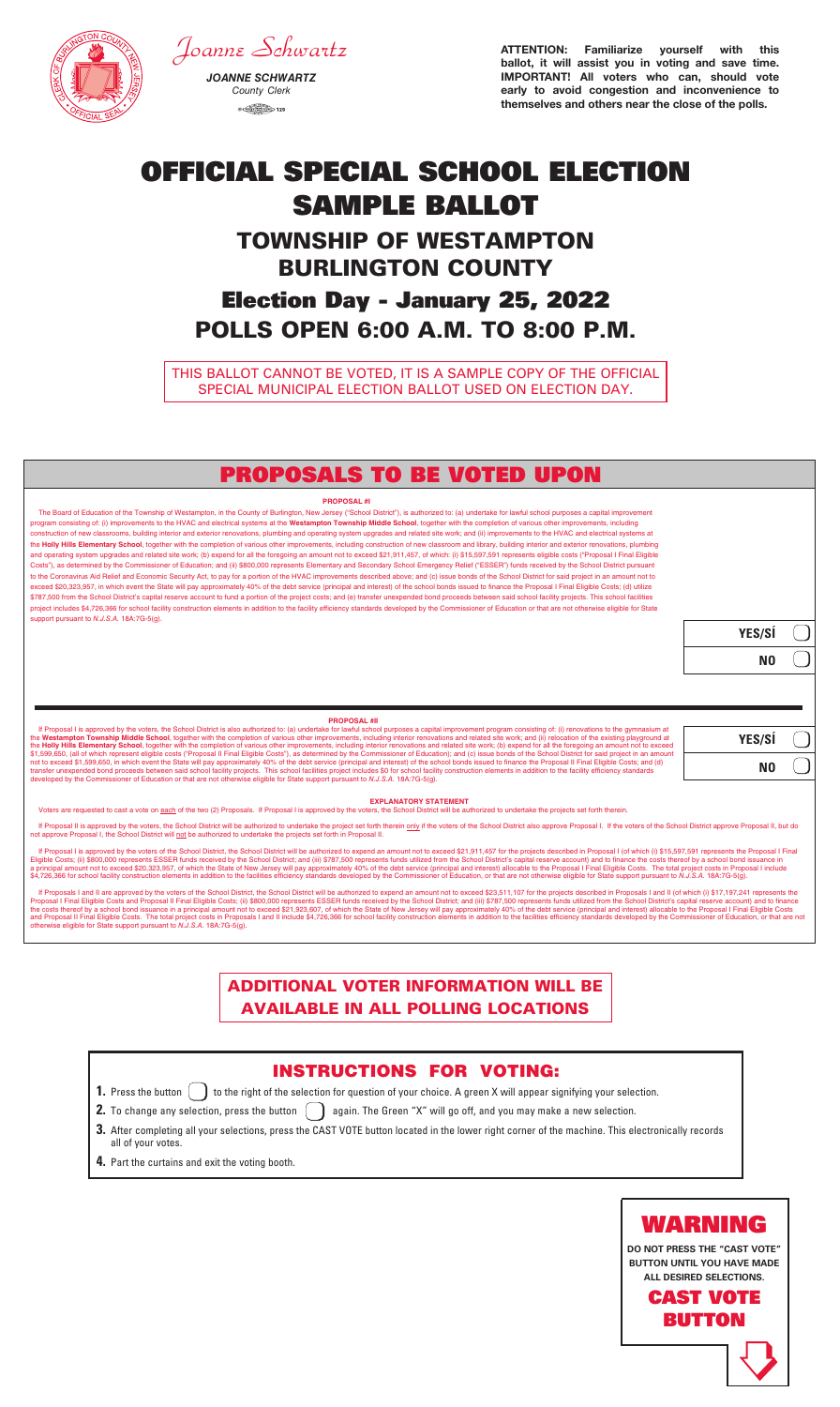



### **Official Special School Election Sample Ballot**

hi sebuah mengunakan sebagai pengunakan sebagai pengunakan sebagai pertempat sebagai pertempat sebagai sebagai<br>Pertempat sebagai pertempat sebagai sebagai sebagai sebagai sebagai sebagai sebagai sebagai sebagai sebagai se<br> SUPERINTENDENT OF ELECTIONS

50 Rancocas Road, 2nd Floor P.O. Box 6000 Mount Holly, NJ 08060 RETURN SERVICE REQUESTED

### **YOUR POLLING PLACE**



**POSTMASTER:** PLEASE DELIVER BY FRIDAY JANUARY 21, 2022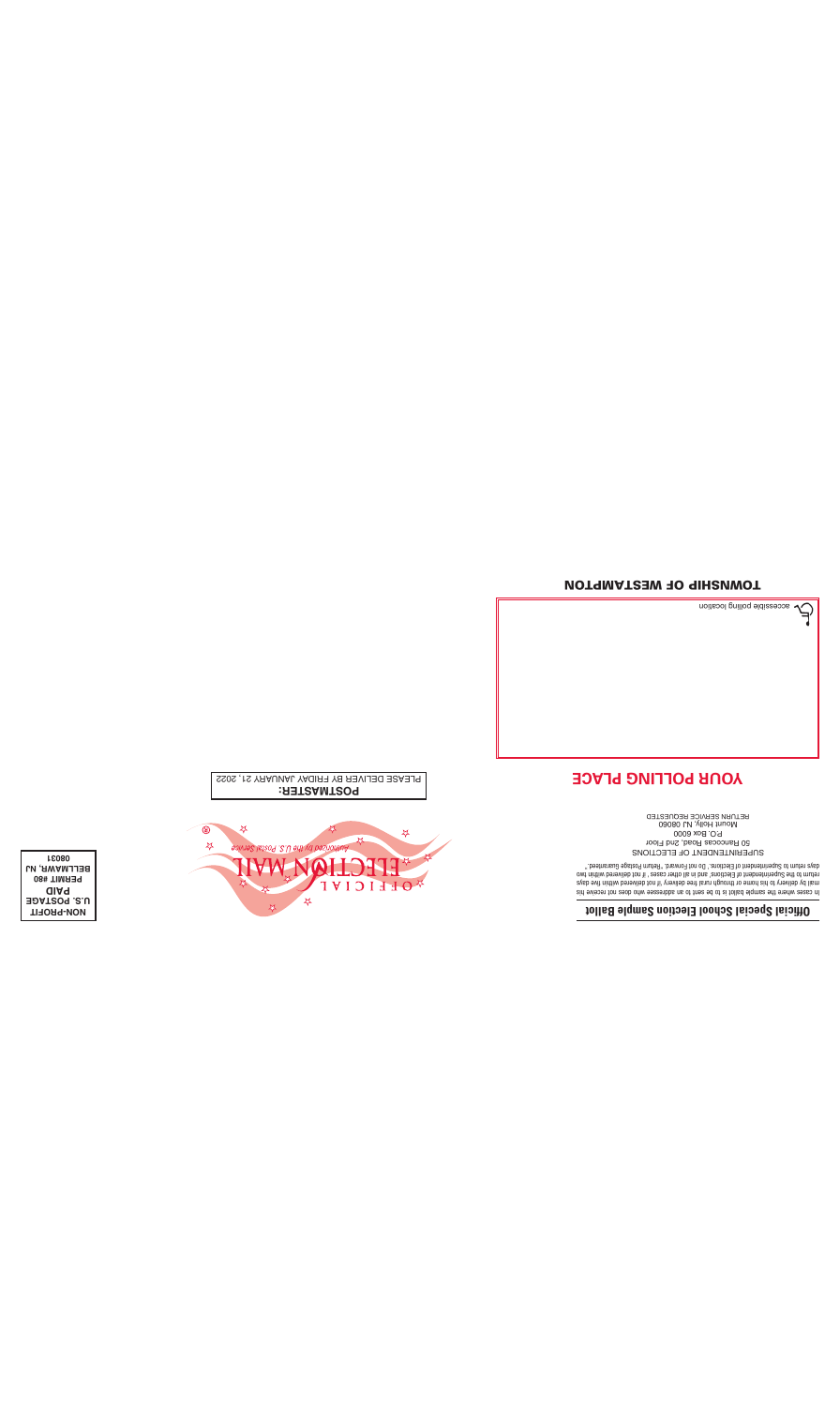# OFFICIAL SPECIAL SCHOOL ELECTION SAMPLE BALLOT BOLETA DE MUESTRA DE ELECCIÓN DE ESCUELA ESPECIAL OFICIAL TOWNSHIP OF WESTAMPTON D-4/MUNICIPIO DE WESTAMPTON D-4

# BURLINGTON COUNTY/CONDADO DE BURLINGTON

# Election Day - January 25, 2022 / DÍA DE LAS ELECCIONES - 25 DE ENERO DE 2022

POLLS OPEN 6:00 A.M. TO 8:00 P.M. / LAS URNAS ABREN DE 6:00 A.M. A 8:00 P.M.



# *Joanne Schwartz*

ATTENTION: Familiarize yourself with this ballot, it will assist you in voting and save time. IMPORTANT! All voters who can, should vote early to avoid congestion and inconvenience to themselves and others near the close of the polls.

*JOANNE SCHWARTZ County Clerk Funcionaria del Condado* **B** CHARGES (THE COUNCIL) 120

NO SE PUEDE VOTAR CON ESTA BOLETA . ÉSTA ES UNA COPIA DE MUESTRA DE LA BOLETA **de la política de la municipal de mu** DE LA ELECCIÓN DE ESCUELA ESPECIAL OFICIAL QUE SE UTILIZA EL DÍA DE LAS ELECCIONES.

THIS BALLOT CANNOT BE VOTED, IT IS A SAMPLE COPY OF THE OFFICIAL SPECIAL SCHOOL ELECTION BALLOT USED ON ELECTION DAY.

ATENCIÓN: Familiarícese con esta boleta y sus instrucciones, ya que esto le ayudará a votar y ahorrar tiempo. ¡IMPORTANTE! Todos los electores que puedan deberán votar temprano para evitar congestiones e inconvenientes que puedan afectarlos a ellos o a otras personas justo antes de que cierren las urnas.

**NO PRESIONE EL BOTÓN 'EMITIR VOTO' ('CAST 3.** Después de haber realizado todas sus selecciones, presione el botón EMITIR VOTO (CAST VOTE, en inglés), ubicado en la esquina inferior derecha **VOTE', EN INGLÉS) HASTA QUE HAYA HECHO TODAS LAS SELECCIONES QUE DESEE.**





ADDITIONAL VOTER INFORMATION WILL BE AVAILABLE IN ALL POLLING LOCATIONS **1. Presidente el presidente el presidente el presidente el presidente el presidente el presidente el president<br>
<b>1. Presidente el presidente el presidente el presidente el presidente el presidente el presidente el preside** INSTRUCTIONS FOR VOTING: **1.** Press the button to the right of the selection for question of your choice. A green X will appear signifying your selection. **2.** To change any selection, press the button again. The Green "X" will go off, and you may make a new selection.

> HABRÁ INFORMACIÓN ADICIONAL PARA LOS ELECTORES EN TODOS LOS LUGARES DE VOTACIÓN **GIUNAL FANA LUJ VIII DESCORRA LA CASETA DE LA CASETA DE LA CASETA DE VOLTAG DE VOLTAG DE VOTACIÓN.**

Si los votantes aprueban la Propuesta I, también se autoriza al Distrito Escolar a: (a) emprender con fines escolares lícitos un programa de mejoras de capital que consiste en: (i) realizar renovaciones al gimnasio en la e Comisionado de Educación o que no sean elegibles de otra forma para recibir apoyo estatal según lo establecido en *N.J.S.A.* 18A:7G-5(g).

### **PROPUESTA #II**

#### **EXPLANATORY STATEMENT**

Voters are requested to cast a vote on each of the two (2) Proposals. If Proposal I is approved by the voters, the School District will be authorized to undertake the projects set forth therein.

If Proposal II is approved by the voters, the School District will be authorized to undertake the project set forth therein only if the voters of the School District also approve Proposal I. If the voters of the School Dis

If Proposal I is approved by the voters of the School District, the School District will be authorized to expend an amount not to exceed \$21,911,457 for the projects described in Proposal I (of which (i) \$15,597,591 repres

If Proposals I and II are approved by the voters of the School District, the School District will be authorized to expend an amount not to exceed \$23,511,107 for the projects described in Proposals I and II (of which (i) \$ Proposal I Final Eligible Costs and Proposal II Final Eligible Costs; (ii) \$800,000 represents ESSER funds received by the School District; and (iii) \$787,500 represents funds utilized from the School District's capital re

Si los votantes del Distrito Escolar aprueban la Propuesta I, el Distrito Escolar estará autorizado para gastar un monto que no supere \$21,911,457 para realizar los proyectos descritos en la Propuesta I (de los cuales (i) el Comisionado de Educación o que no sean elegibles de otra forma para recibir apoyo estatal según lo establecido en *N.J.S.A.* 18A:7G-5(g).

Si los votantes del Distrito Escolar aprueban las Propuestas I y II, el Distrito Escolar estará autorizado para gastar un monto que no exceda \$23,511,107 en los proyectos descritos en las Propuestas I y II (de los cuales ( de la deuda (capital e interés) asignables a los Costos Elegibles Finales de la Propuesta I y a los Costos Elegibles Finales de la Propuesta II. El total de los costos de proyecto de las Propuestas I y II incluyen \$4,726,3 instalaciones escolares además de las normas de eficiencia de instalaciones desarrolladas por el Comisionado de Educación o que no sean elegibles de otra forma para recibir apóyo estatal según lo establecido en *N.J.S.A.* 18A:7G-5(g).



**2. Para cambiar cualquier se el presione de la XX verde de la XX verde de la XX verde de la XX verde de la XX v<br>La XX verde alle desired selections.** 

The Board of Education of the Township of Westampton, in the County of Burlington, New Jersey ("School District"), is authorized to: (a) undertake for lawful school purposes a capital improvement program consisting of: (i) system upgrades and related site work; and (ii) improvements to the HVAC and electrical systems at the **Holly Hills Elementary School**, together with the completion of various other improvements, including construction of Economic Security Act, to pay for a portion of the HVAC improvements described above; and (c) issue bonds of the School District for said project in an amount not to exceed \$20,323,957, in which event the State will pay ap bond proceeds between said school facility projects. This school facilities project includes \$4,726,366 for school facility construction elements in addition to the facility efficiency standards developed by the Commission otherwise eligible for State support pursuant to *N.J.S.A.* 18A:7G-5(g).

#### **DECLARACIÓN EXPLICATIVA**

Se solicita a los votantes que emitan un voto en cada una de las dos (2) Propuestas. Si los votantes aprueban la Propuesta I, el Distrito Escolar tendrá autorización para emprender los proyectos establecidos en dicha propu

Si los votantes aprueban la Propuesta II, el Distrito Escolar estará autorizado para emprender los proyectos establecidos en dicha propuesta únicamente si los votantes del Distrito escolar también aprueban la Propuesta I. Distrito Escolar aprueban la Propuesta II, pero no aprueban la Propuesta I, el Distrito Escolar no estará autorizado para emprender los proyectos establecidos en la Propuesta II.

Se autoriza a la Junta de Educación del Municipio de Westampton, en el Condado de Burlington, New Jersey ("Distrito Escolar") a: (a) emprender con fines escolares lícitos un programa de mejoras de<br>Capital que consiste en: junto con otras diversas mejoras, incluida la construcción de aulas nuevas, la renovación de interiores y exteriores de edificios, modernizaciones de los sistemas de plomería y de operaciones y trabajos<br>conexos en la obra; (b) gastar por todo lo anterior un monto que no supere \$21,911,457, de los cuales: (i) \$15,597,591 representan los costos elegibles ("Costos Elegibles Finales de la Propuesta I"), según la determinación<br>del Comisionado de Distrito Escolar según lo establecido en la Ley de Ayuda, Alivio y Seguridad Económica de Coronavirus (Coronavirus Aid Relief and Economic Security Act; CARES) para pagar una porción de las mejoras<br>de sistemas de calefacci proyecto en instalaciones escolares incluye \$4,726,366 para elementos de construcción en instalaciones escolares además de las normas de eficiencia de instalaciones desarrolladas por el Comisionado de Educación o que no sean elegibles de otra forma para recibir apoyo estatal según lo establecido en *N.J.S.A.* 18A:7G-5(g).

## PROPOSALS TO BE VOTED UPON/ PROPUESTAS PARA SELECCIÓNAR

| YES/SÍ         |  |
|----------------|--|
| N <sub>0</sub> |  |

| YES/SÍ |  |
|--------|--|
|        |  |

**NO**

#### **PROPOSAL #I**

#### **PROPOSAL #II**

If Proposal I is approved by the voters, the School District is also authorized to: (a) undertake for lawful school purposes a capital improvement program consisting of: (i) renovations to the gymnasium at the Westampton T \$1,599,650, (all of which represent eligible costs ("Proposal II Final Eligible Costs"), as determined by the Commissioner of Education); and (c) issue bonds of the School District for said project in an amount<br>not to exce

#### **PROPUESTA #I**